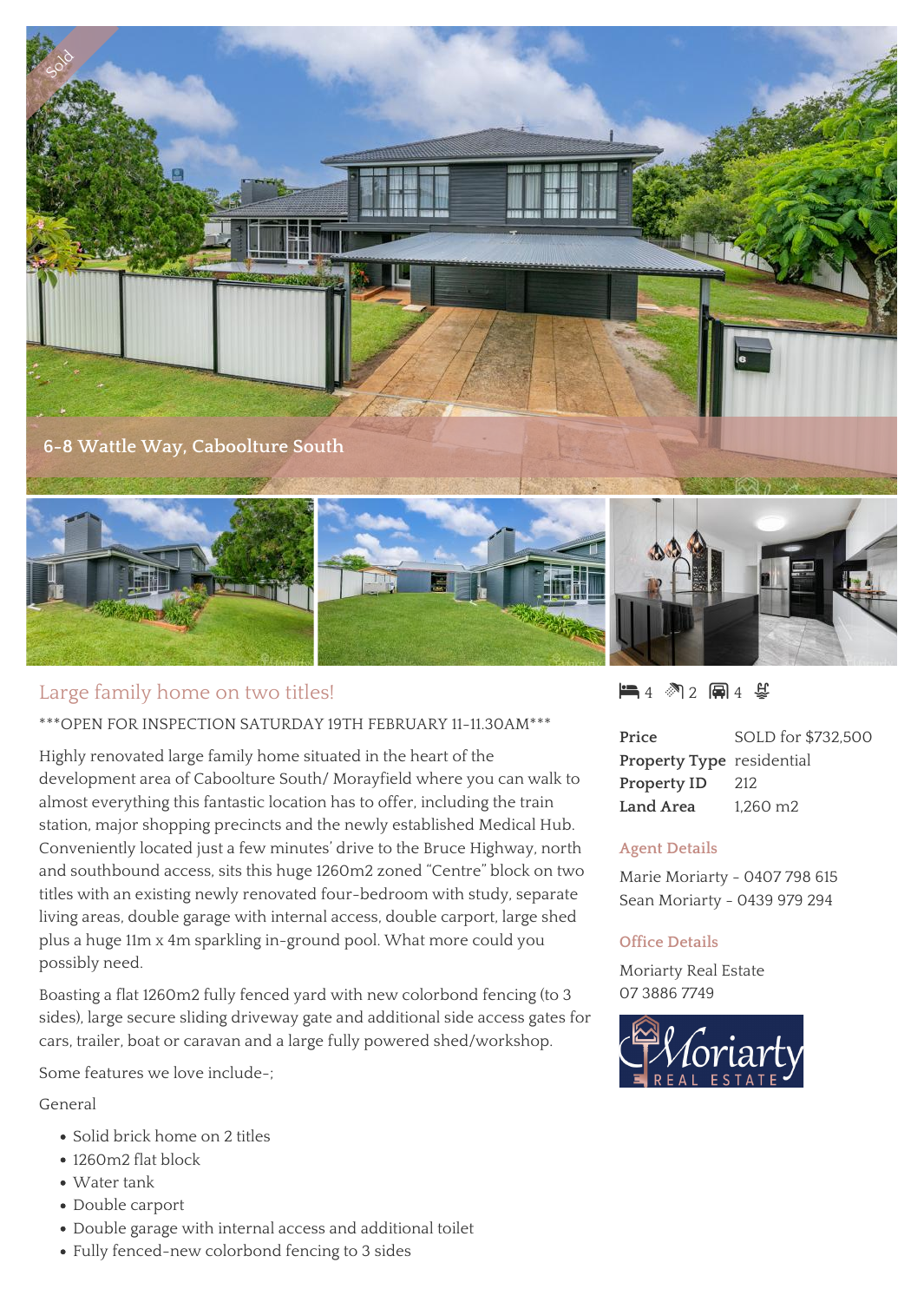- Large secure sliding front driveway gate
- True side access
- Huge undercover entertaining area
- Front patio area
- Ceiling fans
- Huge sparkling in-ground pool
- Shed/workshop
- Separate study/office
- Newly renovated internal laundry
- New plush carpet
- New curtains/ blinds throughout
- Internal staircase

## Kitchen

- New highly renovated kitchen
- Waterfall stone benchtops
- Westinghouse pyrolytic oven with air fryer feature
- Intelligent induction stovetop and rangehood
- LG dishwasher
- Large fridge space with plumbing
- Soft close cabinets/ drawers

# Living

- Separate A/C lounge area with functional open fireplace
- Air-conditioned dining area
- Huge separate rumpus/pool room ideal for a home business or a parents retreat

### Master

- Fully carpeted
- $\bullet$  A/c
- Ceiling fan
- Double robe
- Double door balcony access

Bedrooms 2, 3 & 4

- Fully carpeted
- Ceiling fans to bedroom 2 & 3
- Fitted robes to bedroom 2 & 3
- Bedroom 2 balcony access

# Bathroom

- Highly renovated
- Large shower
- Extra deep bath
- His and hers vanity
- Rebated mirror storage

Location

- 2 mins to Aldi Caboolture
- 2 mins to Morayfield Shopping Centre
- 5 mins to Caboolture Hospital
- 5 mins to Bruce Highway